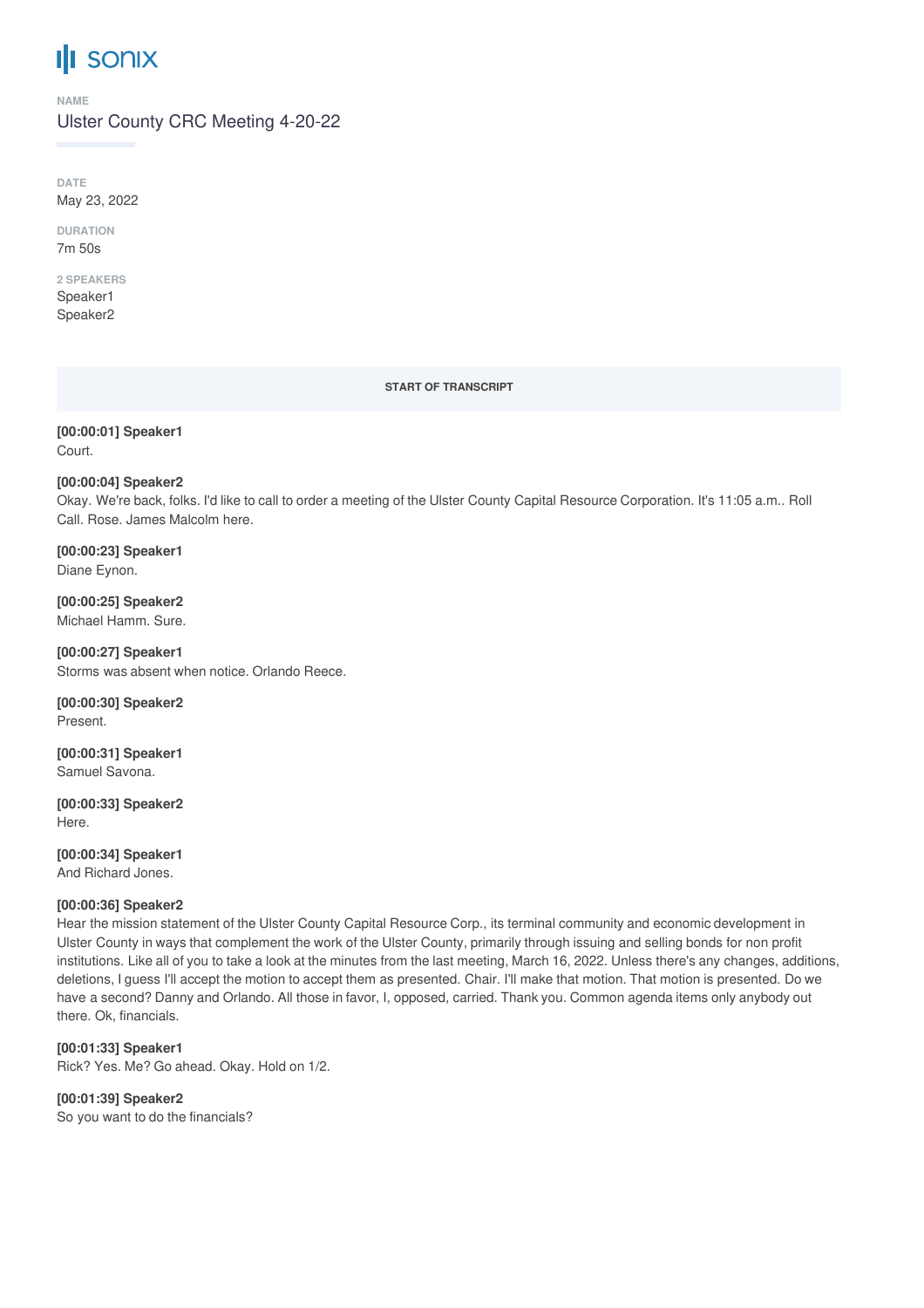## **[00:01:42] Speaker1**

I can ask her. Page eight is the activity. The administrative staff fees are high, but they're always high. First of all, this was for the first quarter, not just for the month of March. And then the first quarter is typically higher because of all the annual reporting and work that's being done in January and February. And the only other expense was our annual insurance expense and a little bit of postage for sending out annual fees, etc., as well as the abysmal interest income. I started looking at interest rates. They're not really great yet. We're still, it seems to be we've still got the best rates at Rhinebeck Bank with the CD that we've got and we can't put more money over there. So for now, I think we just have to sit tight. It doesn't make sense to commit to like a five year CD at the rates that we have now. So hopefully they will improve for the cash on the assets. There's about 400,000 in the bank. The accounts payable was for stuff from year end that was closed out as of April. I think it was April 1st was the bill was paid and the adjustments were made for what was due for the legal fees for 2021. The escrow is negative to represent Romeo Pia, what they owe to the CRC and that'll be handled at their closing, which Joe said would be in the next week or a couple of weeks. And then we have a little bit here for accrued expenses from year end expenses. That's it.

## **[00:03:22] Speaker2**

Okay. I'm not going to go through it all. Chair's report. I'm waving my report. Let it reflect the same as the last one CEOs report.

## **[00:03:33] Speaker1**

Going to be pretty much the same, except with the addition of on page ten, you'll see we have the same reports that we had for the idea, obviously updated to match what goes on with the CRC versus what went on with the IDA, but all pretty much in line with what we did as we try to mimic the changes and policies etc.. So the the documents that we use for annual reporting starts on page ten, on page and on page 16 is the finalized audit and then the Paris report is on page 36. Other than.

## **[00:04:15] Speaker2**

That.

## **[00:04:16] Speaker1**

I also have a report here from Christine Heine about the gift card, which is going well. So here's what she wrote. I'm just giving you a quick update on the gift card program. To date, we have distributed this was as of April 8th, by the way. To date, we have distributed 1393 gift cards. Only 154 are left on premises at People's Place. Some of those are on hold for Pine Hill and Phoenicia. The contact of each location has not come to pick them up yet. Also, I have not heard back from the individual at New Day Food Pantry in particular, so I gave more cards to the Wallkill food pantry and let them distribute to Planet Hill. If you have any questions, please call etc. So it looks like that is just about wrapped up as expected. It went very, very quickly.

## **[00:05:07] Speaker2**

It's nice to be able to do something for people. What else you got?

## **[00:05:12] Speaker1**

That's it for me, Chair.

## **[00:05:14] Speaker2**

Okay, well, what about.

## **[00:05:18] Speaker1**

Sorry, on the contract for I scrolled the contract for economic development services. I assume Joe and I put it in without checking with them. The CRC should also approve the same contract that we approved in the IDA board meeting. That's with the IDA? Yes. Thank you. So we just need to approve that contract in a regular vote.

## **[00:05:39] Speaker2**

Regular vote. Regular vote?

## **[00:05:41] Speaker1**

Yes, please.

## **[00:05:43] Speaker2**

Okay, I'll make the motion. Thank you, Rick. Can I get a second? Danny, Diane, whichever. All those in favor. Always carried. Thank you. What's next, Rose? The Administrative staff contract.

## **[00:06:09] Speaker1**

Well, when I was, I was scrolling back up.

**[00:06:12] Speaker2** Whoa.

## **[00:06:15] Speaker1**

I only have one monitor here. So then the last part would be the administrative staff contract, and it was going through the board documents. I had to go back to the top. It would be exactly the same as what was in the IDA. Nothing is different. As usual, the CRC would reimburse the IDA for any CRC time.